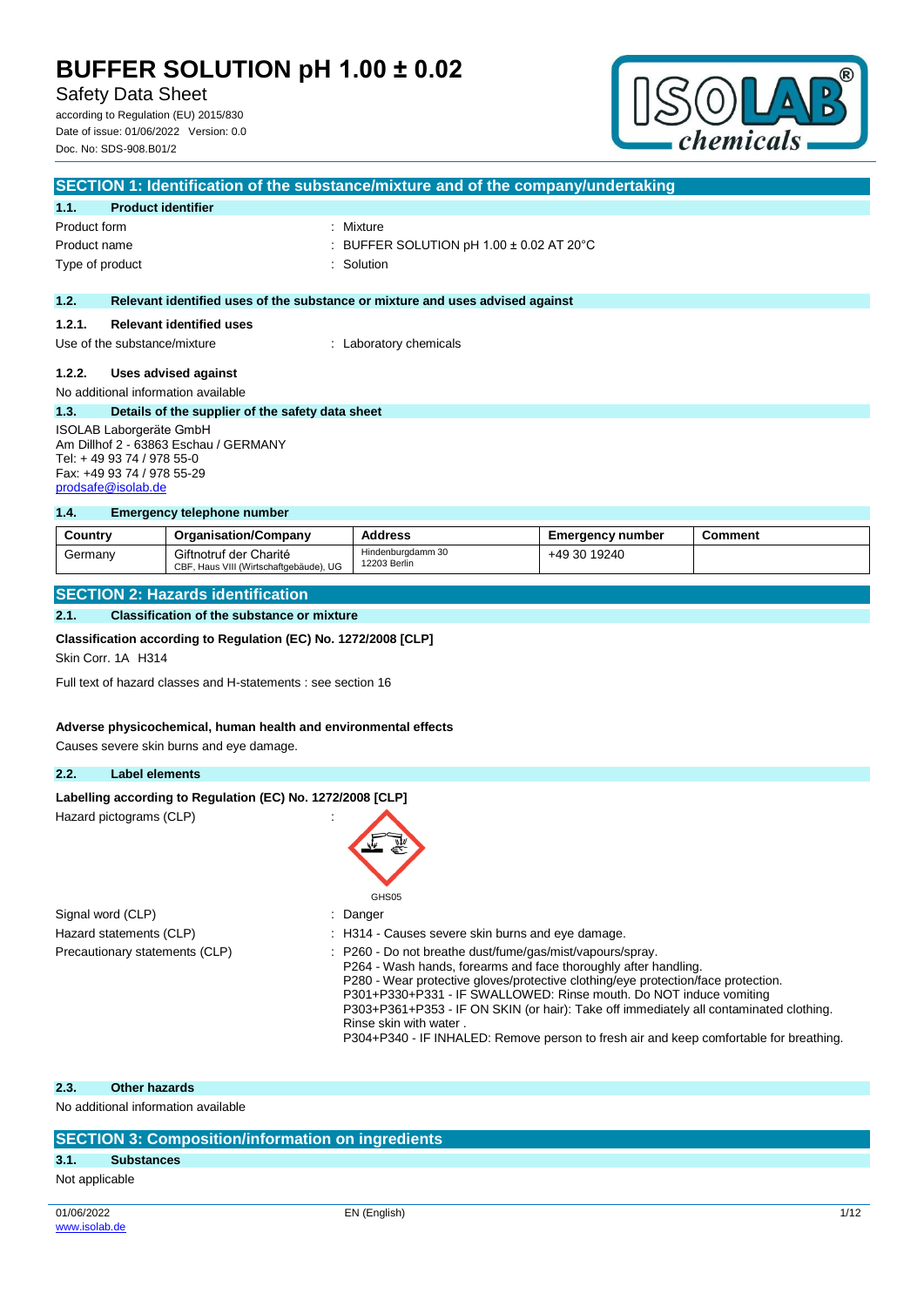## Safety Data Sheet

according to Regulation (EU) 2015/830 Date of issue: 01/06/2022 Version: 0.0 Doc. No: SDS-908.B01/2



( 10 =<C < 25) Skin Irrit. 2, H315 (C >= 25) Skin Corr. 1B, H314

#### **3.2. Mixtures**

| Name                                  | <b>Product identifier</b>                         | %                                                                  | <b>Classification according to</b><br><b>Regulation (EC) No.</b><br>1272/2008 [CLP] |
|---------------------------------------|---------------------------------------------------|--------------------------------------------------------------------|-------------------------------------------------------------------------------------|
| hydrochloric acid  %<br>(Note B)      | (EC-No.) 231-595-7<br>(EC Index-No.) 017-002-01-X | $0.1 - 2.5$                                                        | Skin Corr. 1B, H314<br>STOT SE 3, H335                                              |
| Potassium chloride                    | (CAS-No.) 7447-40-7<br>(EC-No.) 231-211-8         | $0.1 - 2.5$                                                        | Not classified                                                                      |
| <b>Specific concentration limits:</b> |                                                   |                                                                    |                                                                                     |
| Name                                  | <b>Product identifier</b>                         | <b>Specific concentration limits</b>                               |                                                                                     |
| hydrochloric acid  %                  | (EC-No.) 231-595-7<br>(EC Index-No.) 017-002-01-X | (C > = 10) STOT SE 3, H335<br>$(10 = < C < 25)$ Eye Irrit. 2, H319 |                                                                                     |

Note B : Some substances (acids, bases, etc.) are placed on the market in aqueous solutions at various concentrations and, therefore, these solutions require different classification and labelling since the hazards vary at different concentrations. In Part 3 entries with Note B have a general designation of the following type: 'nitric acid … %'. In this case the supplier must state the percentage concentration of the solution on the label. Unless otherwise stated, it is assumed that the percentage concentration is calculated on a weight/weight basis.

Full text of H-statements: see section 16

|                                      | <b>SECTION 4: First aid measures</b>                                       |  |                                                                                                                                                              |  |
|--------------------------------------|----------------------------------------------------------------------------|--|--------------------------------------------------------------------------------------------------------------------------------------------------------------|--|
| 4.1.                                 | <b>Description of first aid measures</b>                                   |  |                                                                                                                                                              |  |
|                                      | First-aid measures general                                                 |  | Call a physician immediately.                                                                                                                                |  |
|                                      | First-aid measures after inhalation                                        |  | Remove person to fresh air and keep comfortable for breathing.                                                                                               |  |
|                                      | First-aid measures after skin contact                                      |  | Rinse skin with water/shower. Take off immediately all contaminated clothing. Call a physician<br>immediately.                                               |  |
| First-aid measures after eye contact |                                                                            |  | : Rinse cautiously with water for several minutes. Remove contact lenses, if present and easy to<br>do. Continue rinsing. Call a physician immediately.      |  |
|                                      | First-aid measures after ingestion                                         |  | Rinse mouth. Do not induce vomiting. Call a physician immediately.                                                                                           |  |
| 4.2.                                 | Most important symptoms and effects, both acute and delayed                |  |                                                                                                                                                              |  |
|                                      | Symptoms/effects after skin contact                                        |  | Burns.                                                                                                                                                       |  |
|                                      | Symptoms/effects after eye contact                                         |  | Serious damage to eyes.                                                                                                                                      |  |
|                                      | Symptoms/effects after ingestion                                           |  | Burns.                                                                                                                                                       |  |
| 4.3.                                 | Indication of any immediate medical attention and special treatment needed |  |                                                                                                                                                              |  |
|                                      | Treat symptomatically.                                                     |  |                                                                                                                                                              |  |
|                                      | <b>SECTION 5: Firefighting measures</b>                                    |  |                                                                                                                                                              |  |
| 5.1.                                 | <b>Extinguishing media</b>                                                 |  |                                                                                                                                                              |  |
|                                      | Suitable extinguishing media                                               |  | : Water spray. Dry powder. Foam. Carbon dioxide.                                                                                                             |  |
| 5.2.                                 | Special hazards arising from the substance or mixture                      |  |                                                                                                                                                              |  |
| fire                                 | Hazardous decomposition products in case of                                |  | : Toxic fumes may be released.                                                                                                                               |  |
| 5.3.                                 | <b>Advice for firefighters</b>                                             |  |                                                                                                                                                              |  |
|                                      | Protection during firefighting                                             |  | : Do not attempt to take action without suitable protective equipment. Self-contained breathing<br>apparatus. Complete protective clothing.                  |  |
|                                      | <b>SECTION 6: Accidental release measures</b>                              |  |                                                                                                                                                              |  |
| 6.1.                                 | Personal precautions, protective equipment and emergency procedures        |  |                                                                                                                                                              |  |
| 6.1.1.                               | For non-emergency personnel                                                |  |                                                                                                                                                              |  |
|                                      | <b>Emergency procedures</b>                                                |  | : Ventilate spillage area. Avoid contact with skin and eyes. Do not breathe<br>dust/fume/gas/mist/vapours/spray.                                             |  |
| 6.1.2.                               | For emergency responders                                                   |  |                                                                                                                                                              |  |
|                                      | Protective equipment                                                       |  | Do not attempt to take action without suitable protective equipment. For further information<br>refer to section 8: "Exposure controls/personal protection". |  |
| 6.2.                                 | <b>Environmental precautions</b>                                           |  |                                                                                                                                                              |  |
|                                      | Avoid release to the environment.                                          |  |                                                                                                                                                              |  |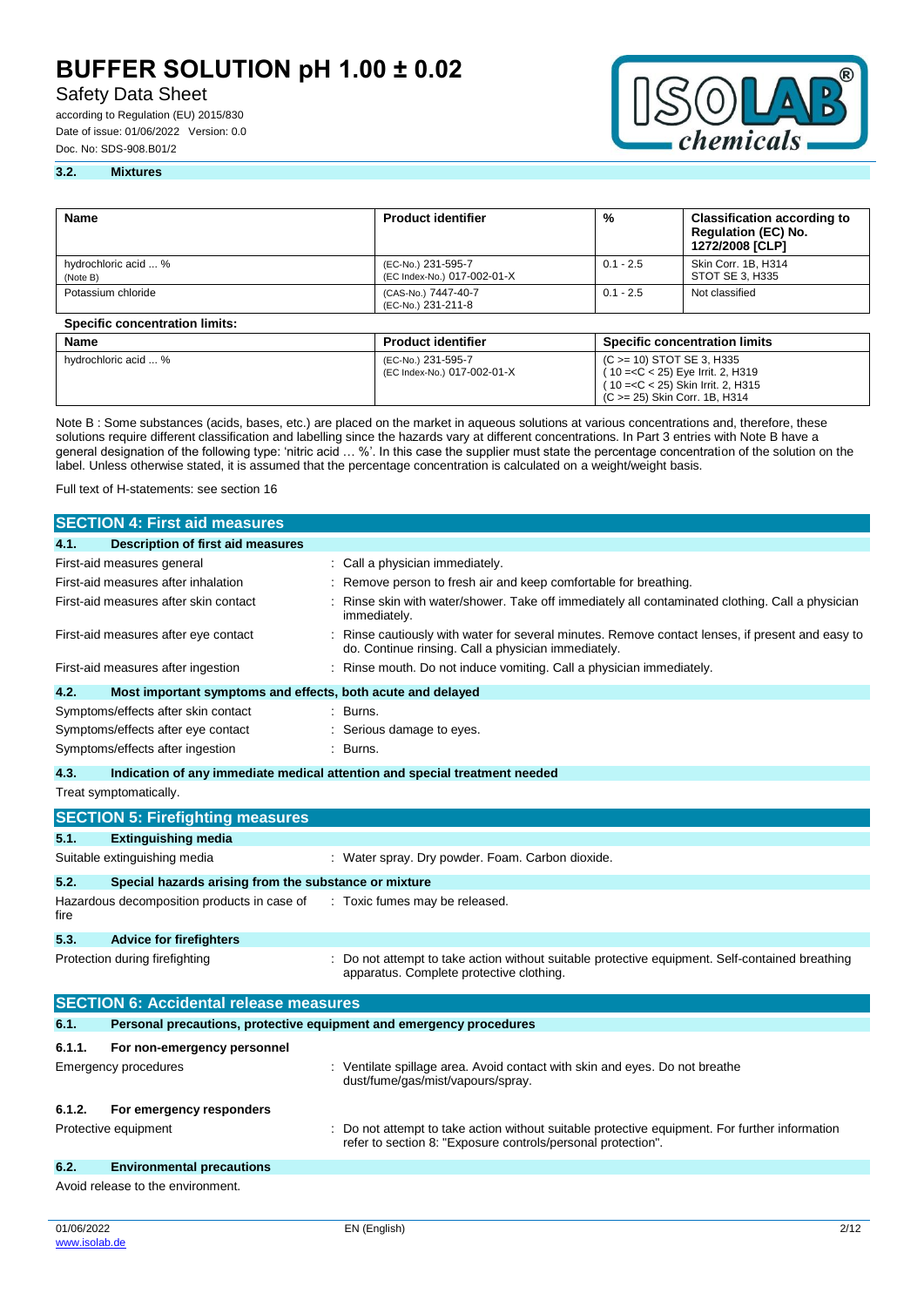## Safety Data Sheet

according to Regulation (EU) 2015/830 Date of issue: 01/06/2022 Version: 0.0 Doc. No: SDS-908.B01/2



| 6.3.            | Methods and material for containment and cleaning up         |                                           |                                                                                                                                               |                                                                                                                                                                                     |  |
|-----------------|--------------------------------------------------------------|-------------------------------------------|-----------------------------------------------------------------------------------------------------------------------------------------------|-------------------------------------------------------------------------------------------------------------------------------------------------------------------------------------|--|
|                 | Methods for cleaning up                                      |                                           | : Take up liquid spill into absorbent material.                                                                                               |                                                                                                                                                                                     |  |
|                 | Other information                                            |                                           | Dispose of materials or solid residues at an authorized site.                                                                                 |                                                                                                                                                                                     |  |
| 6.4.            | Reference to other sections                                  |                                           |                                                                                                                                               |                                                                                                                                                                                     |  |
|                 | For further information refer to section 13.                 |                                           |                                                                                                                                               |                                                                                                                                                                                     |  |
|                 |                                                              |                                           |                                                                                                                                               |                                                                                                                                                                                     |  |
|                 | <b>SECTION 7: Handling and storage</b>                       |                                           |                                                                                                                                               |                                                                                                                                                                                     |  |
| 7.1.            | <b>Precautions for safe handling</b>                         |                                           |                                                                                                                                               |                                                                                                                                                                                     |  |
|                 | Precautions for safe handling                                |                                           |                                                                                                                                               | : Ensure good ventilation of the work station. Avoid contact with skin and eyes. Do not breathe                                                                                     |  |
|                 |                                                              |                                           | dust/fume/gas/mist/vapours/spray. Wear personal protective equipment.                                                                         |                                                                                                                                                                                     |  |
|                 | Hygiene measures                                             |                                           | Wash contaminated clothing before reuse. Do not eat, drink or smoke when using this product.<br>Always wash hands after handling the product. |                                                                                                                                                                                     |  |
| 7.2.            | Conditions for safe storage, including any incompatibilities |                                           |                                                                                                                                               |                                                                                                                                                                                     |  |
|                 | Storage conditions                                           |                                           | : Store locked up. Store in a well-ventilated place. Keep cool.                                                                               |                                                                                                                                                                                     |  |
| 7.3.            | Specific end use(s)                                          |                                           |                                                                                                                                               |                                                                                                                                                                                     |  |
|                 | No additional information available                          |                                           |                                                                                                                                               |                                                                                                                                                                                     |  |
|                 |                                                              |                                           |                                                                                                                                               |                                                                                                                                                                                     |  |
|                 | <b>SECTION 8: Exposure controls/personal protection</b>      |                                           |                                                                                                                                               |                                                                                                                                                                                     |  |
| 8.1.            | <b>Control parameters</b>                                    |                                           |                                                                                                                                               |                                                                                                                                                                                     |  |
|                 | hydrochloric acid  %                                         |                                           |                                                                                                                                               |                                                                                                                                                                                     |  |
| EU              |                                                              | Local name                                |                                                                                                                                               | Hydrogen chloride                                                                                                                                                                   |  |
| EU              |                                                              | IOELV TWA (mg/m <sup>3</sup> )            |                                                                                                                                               | $8$ mg/m <sup>3</sup>                                                                                                                                                               |  |
| EU              |                                                              | IOELV TWA (ppm)                           |                                                                                                                                               | 5 ppm                                                                                                                                                                               |  |
| EU              |                                                              | IOELV STEL (mg/m <sup>3</sup> )           |                                                                                                                                               | 15 mg/ $m3$                                                                                                                                                                         |  |
| EU              |                                                              | IOELV STEL (ppm)                          |                                                                                                                                               | 10 ppm                                                                                                                                                                              |  |
| Austria         |                                                              | Local name                                |                                                                                                                                               | Chlorwasserstoff                                                                                                                                                                    |  |
| Austria         |                                                              | $MAK$ (mg/m <sup>3</sup> )                |                                                                                                                                               | $8 \text{ mg/m}^3$                                                                                                                                                                  |  |
| Austria         |                                                              | MAK (ppm)                                 |                                                                                                                                               | 5 ppm                                                                                                                                                                               |  |
| Austria         |                                                              | MAK Short time value (mg/m <sup>3</sup> ) |                                                                                                                                               | 15 mg/ $m3$                                                                                                                                                                         |  |
| Austria         |                                                              | MAK Short time value (ppm)                |                                                                                                                                               | 10 ppm                                                                                                                                                                              |  |
| Belgium         |                                                              | Local name                                |                                                                                                                                               | Hydrogène (chlorure d') # Waterstofchloride                                                                                                                                         |  |
| Belgium         |                                                              | Limit value $(mg/m3)$                     |                                                                                                                                               | $8 \text{ mg/m}^3$                                                                                                                                                                  |  |
| Belgium         |                                                              | Limit value (ppm)                         |                                                                                                                                               | 5 ppm                                                                                                                                                                               |  |
| Belgium         |                                                              | Short time value (mg/m <sup>3</sup> )     |                                                                                                                                               | 15 mg/ $m3$                                                                                                                                                                         |  |
| Belgium         |                                                              | Short time value (ppm)                    |                                                                                                                                               | 10 ppm                                                                                                                                                                              |  |
| <b>Bulgaria</b> |                                                              | Local name                                |                                                                                                                                               | Хлороводород                                                                                                                                                                        |  |
| <b>Bulgaria</b> |                                                              | OEL TWA (mg/m <sup>3</sup> )              |                                                                                                                                               | $8 \text{ mg/m}^3$                                                                                                                                                                  |  |
| Bulgaria        |                                                              | OEL TWA (ppm)                             |                                                                                                                                               | 5 ppm                                                                                                                                                                               |  |
| <b>Bulgaria</b> |                                                              | OEL STEL (mg/m <sup>3</sup> )             |                                                                                                                                               | 15 mg/ $m3$                                                                                                                                                                         |  |
| <b>Bulgaria</b> |                                                              | OEL STEL (ppm)                            |                                                                                                                                               | 10 ppm                                                                                                                                                                              |  |
| <b>Bulgaria</b> |                                                              | <b>Notes</b>                              |                                                                                                                                               | • (Химични агенти, за които са определени<br>гранични стойности във въздуха на работната<br>среда за Европейската общност)                                                          |  |
| Croatia         |                                                              | Local name                                |                                                                                                                                               | Vodikov klorid                                                                                                                                                                      |  |
| Croatia         |                                                              |                                           | GVI (granična vrijednost izloženosti) (mg/m <sup>3</sup> )                                                                                    | $8$ mg/m <sup>3</sup>                                                                                                                                                               |  |
| Croatia         |                                                              |                                           | GVI (granična vrijednost izloženosti) (ppm)                                                                                                   | 5 ppm                                                                                                                                                                               |  |
| Croatia         |                                                              | (mg/m <sup>3</sup> )                      | KGVI (kratkotrajna granična vrijednost izloženosti)                                                                                           | $15$ mg/m <sup>3</sup>                                                                                                                                                              |  |
| Croatia         |                                                              | (ppm)                                     | KGVI (kratkotrajna granična vrijednost izloženosti)                                                                                           | 10 ppm                                                                                                                                                                              |  |
| Croatia         |                                                              | Naznake (HR)                              |                                                                                                                                               | EU* (naznaka da se radi o tvarima za koje su utvrđene<br>indikativne granične vrijednosti izloženosti prema<br>Direktivi 2000/39/ EC (prva lista)); T (otrovno); C<br>(nagrizajuće) |  |

Czech Republic Local name Czech Republic Local name Czech Republic Expoziční limity (PEL) (mg/m<sup>3</sup>) 8 mg/m<sup>3</sup> Czech Republic Expoziční limity (PEL) (ppm) 5.43 ppm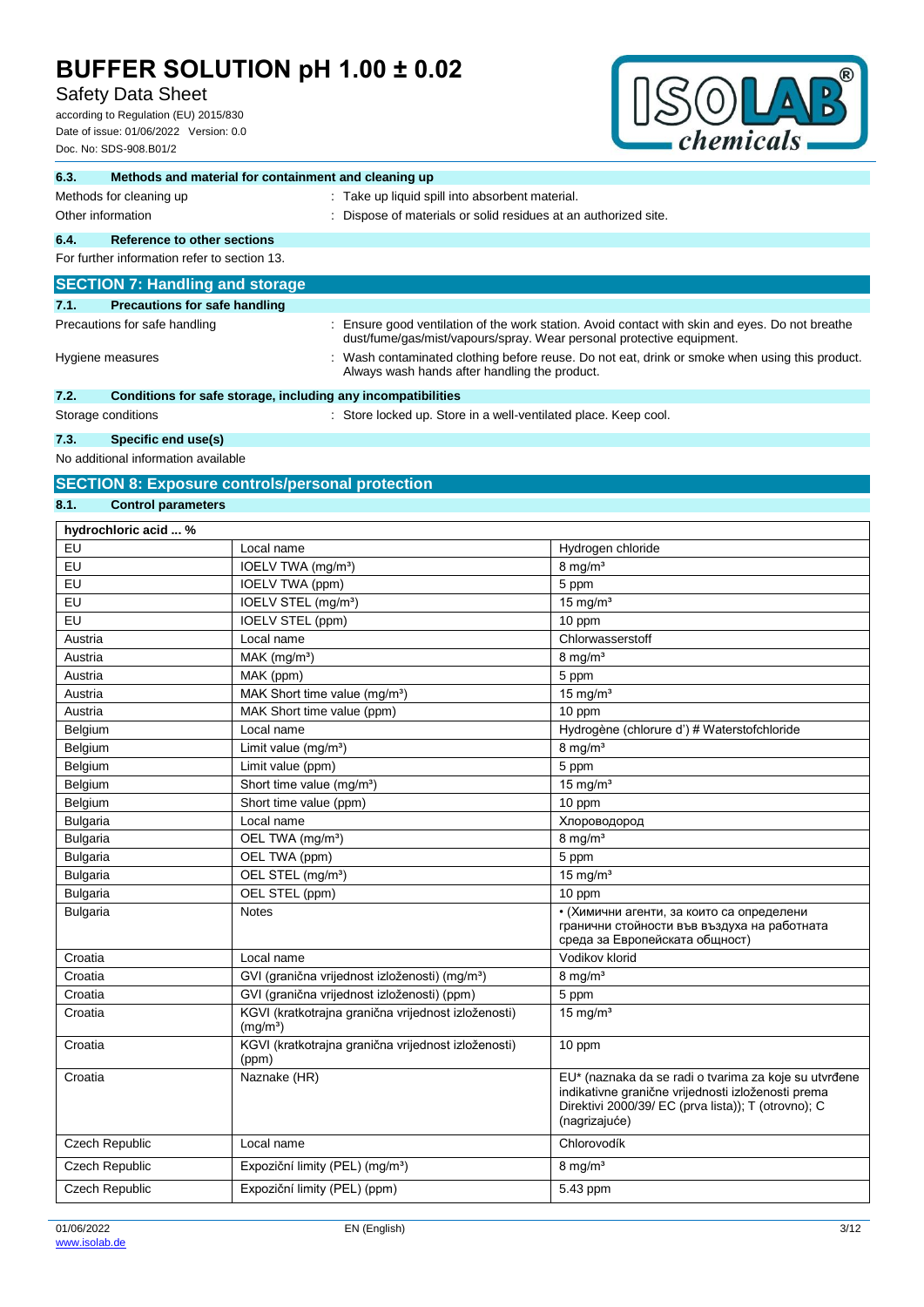## Safety Data Sheet

according to Regulation (EU) 2015/830 Date of issue: 01/06/2022 Version: 0.0 Doc. No: SDS-908.B01/2



| hydrochloric acid  %  |                                                                 |                                                                                                                                                 |
|-----------------------|-----------------------------------------------------------------|-------------------------------------------------------------------------------------------------------------------------------------------------|
| <b>Czech Republic</b> | Expoziční limity (NPK-P) (mg/m <sup>3</sup> )                   | 15 mg/ $m3$                                                                                                                                     |
| <b>Czech Republic</b> | Expoziční limity (NPK-P) (ppm)                                  | 10.19 ppm                                                                                                                                       |
| <b>Denmark</b>        | Local name                                                      | Hydrogenchlorid (Chlorbrinte)                                                                                                                   |
| Denmark               | Grænseværdie (langvarig) (mg/m <sup>3</sup> )                   | $8 \text{ mg/m}^3$                                                                                                                              |
| Denmark               | Grænseværdie (langvarig) (ppm)                                  | 5 ppm                                                                                                                                           |
| Denmark               | Anmærkninger (DK)                                               | E (betyder, at stoffet har en EF-grænseværdi);<br>L (markerer, at grænseværdien er en loftværdi, som<br>ikke på noget tidspunkt må overskrides) |
| Estonia               | Local name                                                      | Vesinikkloriid                                                                                                                                  |
| Estonia               | OEL TWA (mg/m <sup>3</sup> )                                    | $8 \text{ mg/m}^3$                                                                                                                              |
| Estonia               | OEL TWA (ppm)                                                   | 5 ppm                                                                                                                                           |
| Estonia               | OEL STEL (mg/m <sup>3</sup> )                                   | $15$ mg/m <sup>3</sup>                                                                                                                          |
| Estonia               | OEL STEL (ppm)                                                  | 10 ppm                                                                                                                                          |
| Finland               | Local name                                                      | Kloorivety, vedetön                                                                                                                             |
| Finland               | HTP-arvo (15 min)                                               | $7.6$ mg/m <sup>3</sup>                                                                                                                         |
| Finland               | HTP-arvo (15 min) (ppm)                                         | 5 ppm                                                                                                                                           |
| France                | Local name                                                      | Chlorure d'hydrogène (Acide chlorhydrique)                                                                                                      |
| France                | $VLE$ (mg/m <sup>3</sup> )                                      | $7.6$ mg/m <sup>3</sup>                                                                                                                         |
| France                | VLE (ppm)                                                       | 5 ppm                                                                                                                                           |
| France                | Note (FR)                                                       | Valeurs règlementaires contraignantes                                                                                                           |
| Germany               | Local name                                                      | Hydrogenchlorid                                                                                                                                 |
| Germany               | TRGS 900 Occupational exposure limit value (mg/m <sup>3</sup> ) | $3$ mg/m <sup>3</sup>                                                                                                                           |
| Germany               | TRGS 900 Occupational exposure limit value (ppm)                | 2 ppm                                                                                                                                           |
| Germany               | Remark (TRGS 900)                                               | DFG,EU,Y                                                                                                                                        |
| Gibraltar             | Eight hours mg/m3                                               | $8$ mg/m <sup>3</sup>                                                                                                                           |
| Gibraltar             | Eight hours ppm                                                 | 5 ppm                                                                                                                                           |
| Gibraltar             | Short-term mg/m3                                                | $15 \text{ mg/m}^3$                                                                                                                             |
| Gibraltar             | Short-term ppm                                                  | 10 ppm                                                                                                                                          |
| Gibraltar             | Name of agent                                                   | Hydrogen chloride                                                                                                                               |
| Greece                | OEL TWA (mg/m <sup>3</sup> )                                    | $7$ mg/m <sup>3</sup>                                                                                                                           |
| Greece                | OEL TWA (ppm)                                                   | 5 ppm                                                                                                                                           |
| Greece                | OEL STEL (mg/m <sup>3</sup> )                                   | $7$ mg/m <sup>3</sup>                                                                                                                           |
| Greece                | OEL STEL (ppm)                                                  | 5 ppm                                                                                                                                           |
| Hungary               | Local name                                                      | SÓSAV                                                                                                                                           |
| Hungary               | AK-érték                                                        | $8$ mg/m <sup>3</sup>                                                                                                                           |
| Hungary               | CK-érték                                                        | 16 mg/ $m3$                                                                                                                                     |
| Hungary               | Megjegyzések (HU)                                               | i, m; EU1                                                                                                                                       |
| Ireland               | Local name                                                      | Hydrogen chloride                                                                                                                               |
| Ireland               | OEL (8 hours ref) (mg/m <sup>3</sup> )                          | $8 \text{ mg/m}^3$                                                                                                                              |
| Ireland               | OEL (8 hours ref) (ppm)                                         | 5 ppm                                                                                                                                           |
| Ireland               | OEL (15 min ref) (mg/m3)                                        | 15 mg/ $m3$                                                                                                                                     |
| Ireland               | OEL (15 min ref) (ppm)                                          | 10 ppm                                                                                                                                          |
| Ireland               | Notes (IE)                                                      | <b>IOELV</b>                                                                                                                                    |
| Italy                 | Local name                                                      | Acido cloridrico                                                                                                                                |
| Italy                 | OEL TWA (mg/m <sup>3</sup> )                                    | $8 \text{ mg/m}^3$                                                                                                                              |
| Italy                 | OEL TWA (ppm)                                                   | 5 ppm                                                                                                                                           |
| Italy                 | OEL STEL (mg/m <sup>3</sup> )                                   | 15 mg/ $m3$                                                                                                                                     |
| Italy                 | OEL STEL (ppm)                                                  | 10 ppm                                                                                                                                          |
| Latvia                | Local name                                                      | Hlorūdeņradis                                                                                                                                   |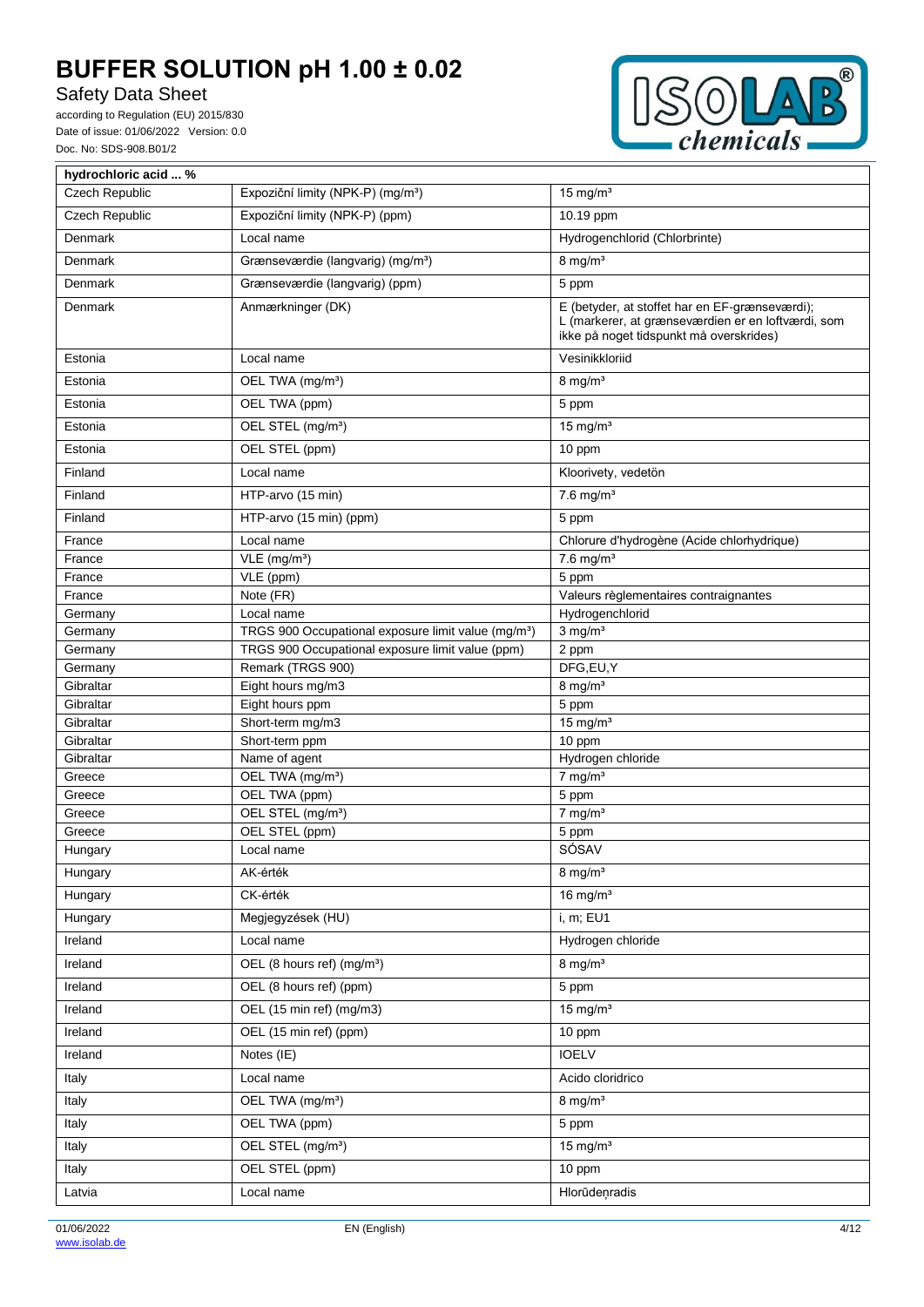## Safety Data Sheet

according to Regulation (EU) 2015/830 Date of issue: 01/06/2022 Version: 0.0 Doc. No: SDS-908.B01/2



| hydrochloric acid  % |                                            |                                                   |
|----------------------|--------------------------------------------|---------------------------------------------------|
| Latvia               | OEL TWA (mg/m <sup>3</sup> )               | $8 \text{ mg/m}^3$                                |
| Latvia               | OEL TWA (ppm)                              | 5 ppm                                             |
| Latvia               | OEL STEL (mg/m <sup>3</sup> )              | $15$ mg/m <sup>3</sup>                            |
| Latvia               | OEL STEL (ppm)                             | 10 ppm                                            |
| Lithuania            | Local name                                 | Vandenilio chloridas                              |
| Lithuania            | IPRV (mg/m <sup>3</sup> )                  | $8 \text{ mg/m}^3$                                |
| Lithuania            | IPRV (ppm)                                 | 5 ppm                                             |
| Lithuania            | TPRV (mg/m <sup>3</sup> )                  | $15$ mg/m <sup>3</sup>                            |
| Lithuania            | TPRV (ppm)                                 | 10 ppm                                            |
| Luxembourg           | Local name                                 | Chlorure d'hydrogène                              |
| Luxembourg           | OEL TWA (mg/m <sup>3</sup> )               | $8$ mg/m <sup>3</sup>                             |
| Luxembourg           | OEL TWA (ppm)                              | 5 ppm                                             |
| Luxembourg           | OEL STEL (mg/m <sup>3</sup> )              | $15$ mg/m <sup>3</sup>                            |
| Luxembourg           | OEL STEL (ppm)                             | 10 ppm                                            |
| Malta                | Local name                                 | Hydrogenchloride                                  |
| Malta                | OEL TWA (mg/m <sup>3</sup> )               | $8$ mg/m <sup>3</sup>                             |
| Malta                | OEL TWA (ppm)                              | 5 ppm                                             |
| Malta                | OEL STEL (mg/m <sup>3</sup> )              | $15$ mg/m <sup>3</sup>                            |
| Malta                | OEL STEL (ppm)                             | 10 ppm                                            |
| Netherlands          | Local name                                 | Zoutzuur                                          |
| Netherlands          | Grenswaarde TGG 8H (mg/m <sup>3</sup> )    | $8$ mg/m <sup>3</sup>                             |
| Netherlands          | Grenswaarde TGG 15MIN (mg/m <sup>3</sup> ) | 15 mg/ $m3$                                       |
| Poland               | Local name                                 | Chlorowodór                                       |
| Poland               | NDS (mg/m <sup>3</sup> )                   | $5 \text{ mg/m}^3$                                |
| Poland               | NDSCh (mg/m <sup>3</sup> )                 | 10 mg/ $m3$                                       |
| Portugal             | Local name                                 | Ácido clorídrico                                  |
| Portugal             | OEL - Ceilings (ppm)                       | 2 ppm                                             |
| Romania              | Local name                                 | Acid clorhidric                                   |
| Romania              | OEL TWA (mg/m <sup>3</sup> )               | $8$ mg/m <sup>3</sup>                             |
| Romania              | OEL TWA (ppm)                              | 5 ppm                                             |
| Romania              | OEL STEL (mg/m <sup>3</sup> )              | $15$ mg/m <sup>3</sup>                            |
| Romania              | OEL STEL (ppm)                             | 10 ppm                                            |
| Slovakia             | Local name                                 | Chlorovodík                                       |
| Slovakia             | NPHV (priemerná) (mg/m <sup>3</sup> )      | $8$ mg/m <sup>3</sup>                             |
| Slovakia             | NPHV (priemerná) (ppm)                     | 5 ppm                                             |
| Slovakia             | OEL STEL (mg/m <sup>3</sup> )              | 15 mg/ $m3$                                       |
| Slovakia             | OEL STEL (ppm)                             | 10 ppm                                            |
| Slovenia             | Local name                                 | vodikov klorid, brezvodni (klorovodik, brezvodni) |
| Slovenia             | OEL TWA (mg/m <sup>3</sup> )               | $8$ mg/m <sup>3</sup>                             |
| Slovenia             | OEL TWA (ppm)                              | 5 ppm                                             |
| Slovenia             | OEL STEL (mg/m <sup>3</sup> )              | 16 mg/ $m3$                                       |
| Slovenia             | OEL STEL (ppm)                             | 10 ppm                                            |
| Spain                | Local name                                 | Cloruro de hidrógeno                              |
| Spain                | VLA-ED (mg/m <sup>3</sup> )                | $7.6$ mg/m <sup>3</sup>                           |
| Spain                | VLA-ED (ppm)                               | 5 ppm                                             |
| Spain                | VLA-EC (mg/m <sup>3</sup> )                | $15$ mg/m <sup>3</sup>                            |
| Spain                | VLA-EC (ppm)                               | 10 ppm                                            |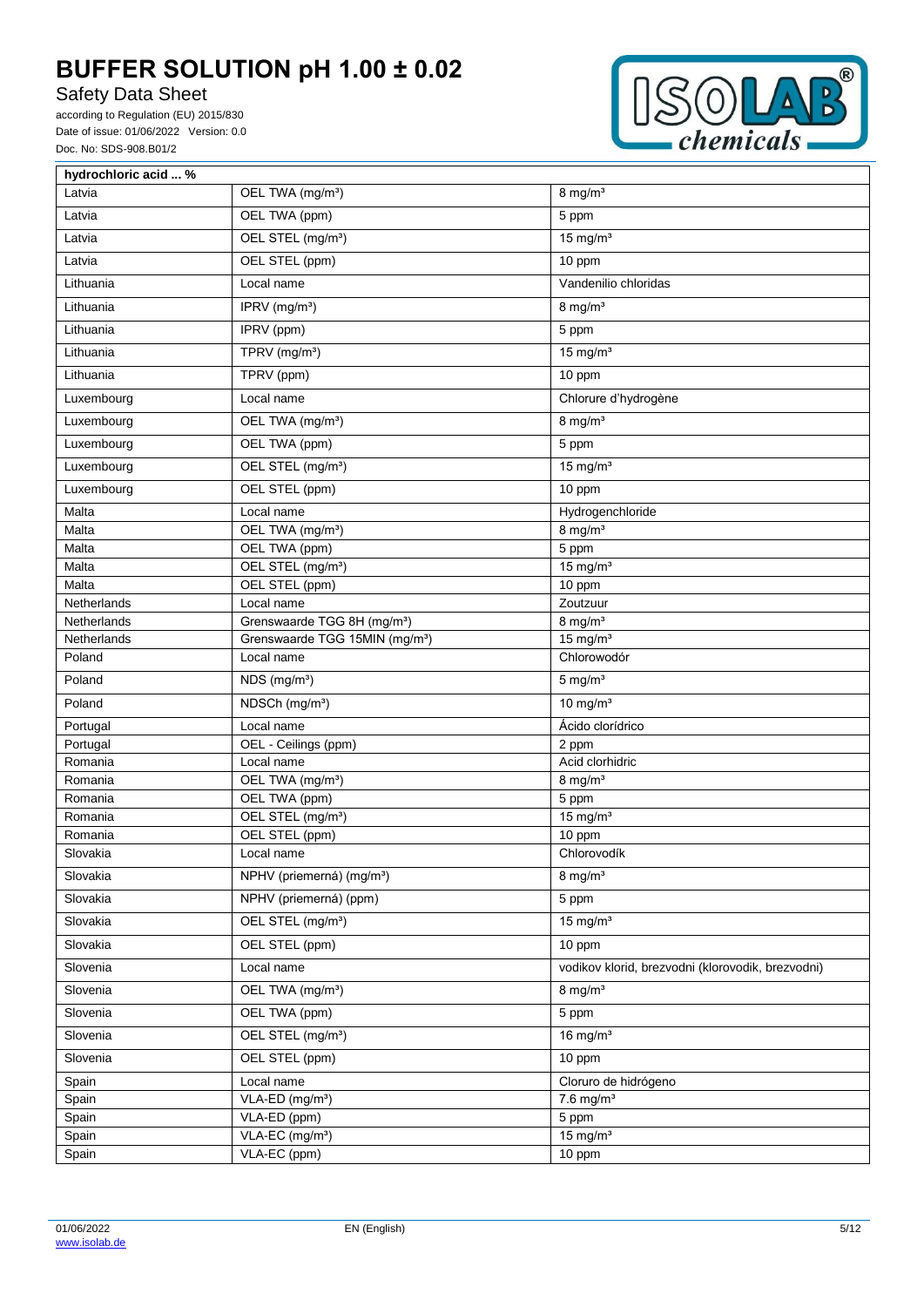## Safety Data Sheet

according to Regulation (EU) 2015/830 Date of issue: 01/06/2022 Version: 0.0 Doc. No: SDS-908.B01/2



 $\overline{\mathbf{1}}$ 

| hydrochloric acid  %      |                                           |                                                                                                                                                                                                                                                                                                                                                                                                                                                                                                                                    |  |  |  |  |
|---------------------------|-------------------------------------------|------------------------------------------------------------------------------------------------------------------------------------------------------------------------------------------------------------------------------------------------------------------------------------------------------------------------------------------------------------------------------------------------------------------------------------------------------------------------------------------------------------------------------------|--|--|--|--|
| Spain                     | <b>Notes</b>                              | VLI (Agente químico para el que la U.E. estableció en<br>su día un valor límite indicativo. Todos estos agentes<br>químicos figuran al menos en una de las directivas de<br>valores límite indicativos publicadas hasta ahora (ver<br>Anexo C. Bibliografía). Los estados miembros<br>disponen de un tiempo fijado en dichas directivas para<br>su transposición a los valores límites de cada país<br>miembro. Una vez adoptados, estos valores tienen la<br>misma validez que el resto de los valores adoptados<br>por el país). |  |  |  |  |
| Sweden                    | Local name                                | Saltsyra                                                                                                                                                                                                                                                                                                                                                                                                                                                                                                                           |  |  |  |  |
| Sweden                    | nivågränsvärde (NVG) (mg/m <sup>3</sup> ) | $3$ mg/m <sup>3</sup><br>$3$ mg/m <sup>3</sup>                                                                                                                                                                                                                                                                                                                                                                                                                                                                                     |  |  |  |  |
| Sweden                    | nivågränsvärde (NVG) (ppm)                | 2 ppm<br>2 ppm                                                                                                                                                                                                                                                                                                                                                                                                                                                                                                                     |  |  |  |  |
| Sweden                    | kortidsvärde (KTV) (mg/m <sup>3</sup> )   | $6$ mg/m <sup>3</sup><br>$6$ mg/m <sup>3</sup>                                                                                                                                                                                                                                                                                                                                                                                                                                                                                     |  |  |  |  |
| Sweden                    | kortidsvärde (KTV) (ppm)                  | 4 ppm<br>4 ppm                                                                                                                                                                                                                                                                                                                                                                                                                                                                                                                     |  |  |  |  |
| United Kingdom            | Local name                                | Hydrogen chloride                                                                                                                                                                                                                                                                                                                                                                                                                                                                                                                  |  |  |  |  |
| United Kingdom            | WEL TWA (mg/m <sup>3</sup> )              | 2 mg/m <sup>3</sup> gas and aerosol mists                                                                                                                                                                                                                                                                                                                                                                                                                                                                                          |  |  |  |  |
| United Kingdom            | WEL TWA (ppm)                             | 1 ppm gas and aerosol mists                                                                                                                                                                                                                                                                                                                                                                                                                                                                                                        |  |  |  |  |
| <b>United Kingdom</b>     | WEL STEL (mg/m <sup>3</sup> )             | 8 mg/m <sup>3</sup> gas and aerosol mists                                                                                                                                                                                                                                                                                                                                                                                                                                                                                          |  |  |  |  |
| United Kingdom            | WEL STEL (ppm)                            | 5 ppm gas and aerosol mists                                                                                                                                                                                                                                                                                                                                                                                                                                                                                                        |  |  |  |  |
| Iceland                   | Local name                                | Vetnisklóríð (klórvetni)                                                                                                                                                                                                                                                                                                                                                                                                                                                                                                           |  |  |  |  |
| Iceland                   | OEL (15 min ref) (mg/m3)                  | $8 \text{ mg/m}^3$                                                                                                                                                                                                                                                                                                                                                                                                                                                                                                                 |  |  |  |  |
| Iceland                   | OEL (15 min ref) (ppm)                    | 5 ppm                                                                                                                                                                                                                                                                                                                                                                                                                                                                                                                              |  |  |  |  |
| <b>Russian Federation</b> | Local name                                | Гидрохлорид                                                                                                                                                                                                                                                                                                                                                                                                                                                                                                                        |  |  |  |  |
| <b>Russian Federation</b> | OEL Ceiling (mg/m <sup>3</sup> )          | $5 \text{ mg/m}^3$                                                                                                                                                                                                                                                                                                                                                                                                                                                                                                                 |  |  |  |  |
| <b>Russian Federation</b> | Remark (RU)                               | 2 класс опасности - высокоопасное; п (пары и/или<br>газы); О (вещества с остронаправленным<br>механизмом действия, требующие<br>автоматического контроля за их содержанием в<br>воздухе)                                                                                                                                                                                                                                                                                                                                           |  |  |  |  |
| Norway                    | Local name                                | Hydrogenklorid (Saltsyre)                                                                                                                                                                                                                                                                                                                                                                                                                                                                                                          |  |  |  |  |
| Norway                    | Grenseverdier (AN) (mg/m <sup>3</sup> )   | $7$ mg/m <sup>3</sup>                                                                                                                                                                                                                                                                                                                                                                                                                                                                                                              |  |  |  |  |
| Norway                    | Grenseverdier (AN) (ppm)                  | 5 ppm                                                                                                                                                                                                                                                                                                                                                                                                                                                                                                                              |  |  |  |  |
| Norway                    | Merknader (NO)                            | T (Takverdi er en øyeblikksverdi som angir<br>maksimalkonsentrasjon av et kjemikalie i pustesonen<br>som ikke skal overskrides); E (EU har en veiledende<br>grenseverdi for stoffet)                                                                                                                                                                                                                                                                                                                                               |  |  |  |  |
| Switzerland               | Local name                                | Chlorwasserstoff                                                                                                                                                                                                                                                                                                                                                                                                                                                                                                                   |  |  |  |  |
| Switzerland               | $MAK$ (mg/m <sup>3</sup> )                | $3$ mg/m <sup>3</sup><br>$3$ mg/m <sup>3</sup>                                                                                                                                                                                                                                                                                                                                                                                                                                                                                     |  |  |  |  |
| Switzerland               | MAK (ppm)                                 | 2 ppm<br>2 ppm                                                                                                                                                                                                                                                                                                                                                                                                                                                                                                                     |  |  |  |  |
| Switzerland               | KZGW (mg/m <sup>3</sup> )                 | $6$ mg/m <sup>3</sup><br>$6 \text{ mg/m}^3$                                                                                                                                                                                                                                                                                                                                                                                                                                                                                        |  |  |  |  |
| Switzerland               | KZGW (ppm)                                | 4 ppm<br>4 ppm                                                                                                                                                                                                                                                                                                                                                                                                                                                                                                                     |  |  |  |  |
| Switzerland               | Remark (CH)                               | SSc - OAWKTAN - DFG, NIOSH, OSHA                                                                                                                                                                                                                                                                                                                                                                                                                                                                                                   |  |  |  |  |
| Turkey                    | Local name                                | Hidrojen klorür                                                                                                                                                                                                                                                                                                                                                                                                                                                                                                                    |  |  |  |  |
| Turkey                    | OEL TWA (mg/m <sup>3</sup> )              | $8$ mg/m <sup>3</sup>                                                                                                                                                                                                                                                                                                                                                                                                                                                                                                              |  |  |  |  |
| Turkey                    | OEL TWA (ppm)                             | 5 ppm                                                                                                                                                                                                                                                                                                                                                                                                                                                                                                                              |  |  |  |  |
| Turkey                    | OEL STEL (mg/m <sup>3</sup> )             | $15$ mg/m <sup>3</sup>                                                                                                                                                                                                                                                                                                                                                                                                                                                                                                             |  |  |  |  |
| Turkey                    | OEL STEL (ppm)                            | 10 ppm                                                                                                                                                                                                                                                                                                                                                                                                                                                                                                                             |  |  |  |  |
| Australia                 | Local name                                | Hydrogen chloride                                                                                                                                                                                                                                                                                                                                                                                                                                                                                                                  |  |  |  |  |
| USA - ACGIH               | Local name                                | Hydrogen chloride                                                                                                                                                                                                                                                                                                                                                                                                                                                                                                                  |  |  |  |  |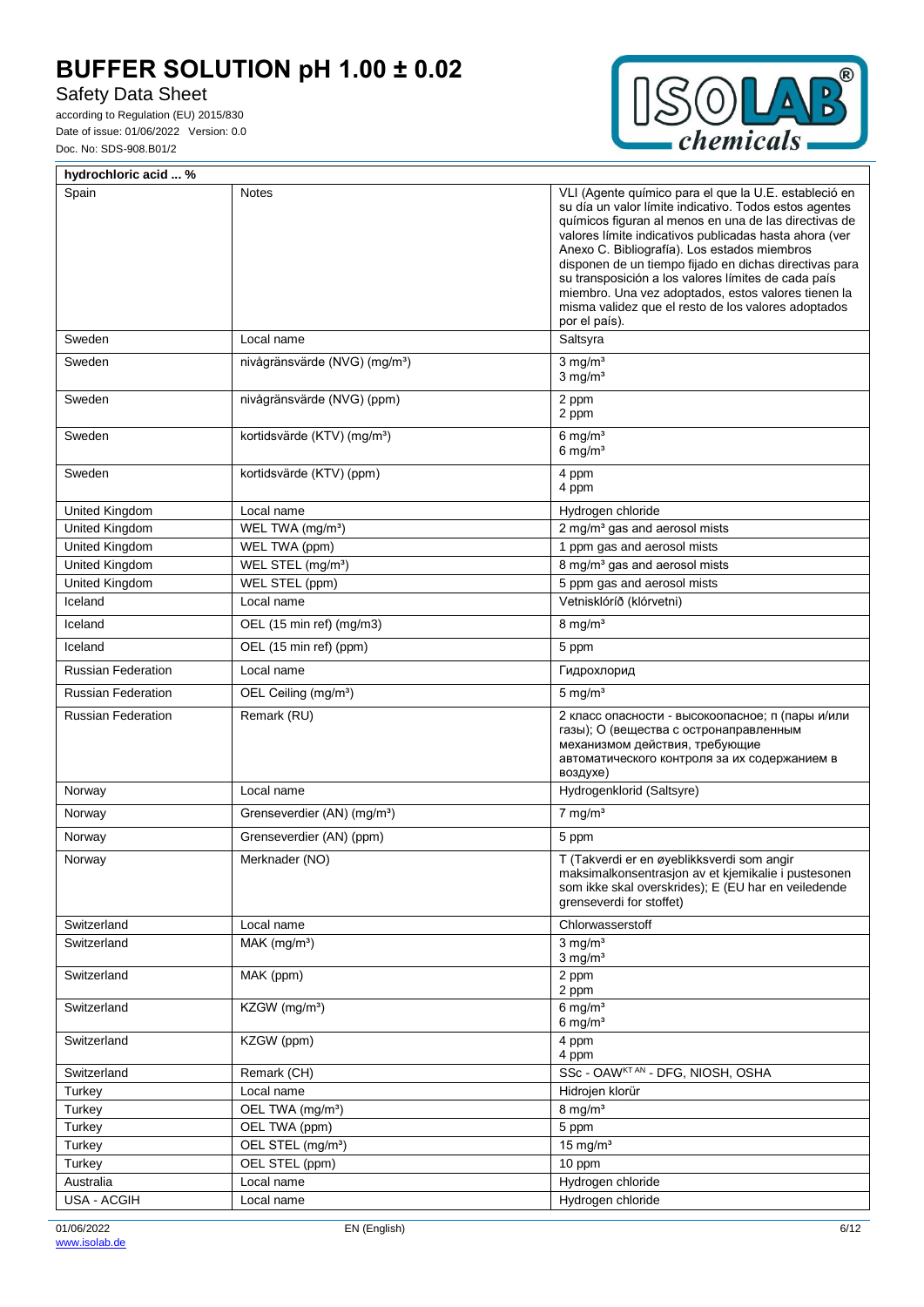## Safety Data Sheet

according to Regulation (EU) 2015/830 Date of issue: 01/06/2022 Version: 0.0 Doc. No: SDS-908.B01/2



| hydrochloric acid  %           |                                         |                                           |
|--------------------------------|-----------------------------------------|-------------------------------------------|
| USA - ACGIH                    | ACGIH Ceiling (ppm)                     | 2 ppm                                     |
| USA - ACGIH                    | Remark (ACGIH)                          | URT irr                                   |
| USA - OSHA                     | Local name                              | Hydrogen chloride                         |
| USA - OSHA                     | OSHA PEL (Ceiling) (mg/m <sup>3</sup> ) | $7 \text{ mg/m}^3$                        |
| USA - OSHA                     | OSHA PEL (Ceiling) (ppm)                | 5 ppm                                     |
| Potassium chloride (7447-40-7) |                                         |                                           |
| <b>Bulgaria</b>                | Local name                              | Калиев хлорид                             |
| <b>Bulgaria</b>                | OEL TWA (mg/m <sup>3</sup> )            | $5 \text{ mg/m}^3$                        |
| Latvia                         | Local name                              | Kālijahlorīds                             |
| Latvia                         | OEL TWA (mg/m <sup>3</sup> )            | $5 \text{ mg/m}^3$                        |
| Lithuania                      | Local name                              | Kalio chloridas                           |
| Lithuania                      | IPRV $(mg/m3)$                          | $5 \text{ mg/m}^3$                        |
| <b>Russian Federation</b>      | Local name                              | Калий хлорид                              |
| <b>Russian Federation</b>      | OEL Ceiling (mg/m <sup>3</sup> )        | $5 \text{ mg/m}^3$                        |
| <b>Russian Federation</b>      | Remark (RU)                             | 3 класс опасности - опасное; а (аэрозоль) |

## **8.2. Exposure controls**

#### **Appropriate engineering controls:**

Ensure good ventilation of the work station.

#### **Hand protection:**

Protective gloves

**Eye protection:**

Protective goggles

## **Skin and body protection:**

Wear suitable protective clothing

### **Respiratory protection:**

In case of insufficient ventilation, wear suitable respiratory equipment

### **Environmental exposure controls:**

Avoid release to the environment.

| <b>SECTION 9: Physical and chemical properties</b>            |                                                   |      |  |
|---------------------------------------------------------------|---------------------------------------------------|------|--|
| 9.1.<br>Information on basic physical and chemical properties |                                                   |      |  |
| Physical state                                                | : Liquid                                          |      |  |
| Appearance                                                    | : Liquid.                                         |      |  |
| Colour                                                        | : Colourless. According to product specification. |      |  |
| Odour                                                         | : characteristic.                                 |      |  |
| Odour threshold                                               | : No data available                               |      |  |
| рH                                                            | : $0.98 - 1.02$ at 20°C                           |      |  |
| Relative evaporation rate (butylacetate=1)                    | : No data available                               |      |  |
| Melting point                                                 | $: 0^{\circ}C$                                    |      |  |
| Freezing point                                                | : No data available                               |      |  |
| Boiling point                                                 | : 100 $^{\circ}$ C                                |      |  |
| Flash point                                                   | : No data available                               |      |  |
| Auto-ignition temperature                                     | : No data available                               |      |  |
| Decomposition temperature                                     | : No data available                               |      |  |
| Flammability (solid, gas)                                     | : Not self-igniting                               |      |  |
| Vapour pressure                                               | : 23 hPa (@ 20 °C)                                |      |  |
| Relative vapour density at 20 °C                              | : No data available                               |      |  |
| 01/06/2022                                                    | EN (English)                                      | 7/12 |  |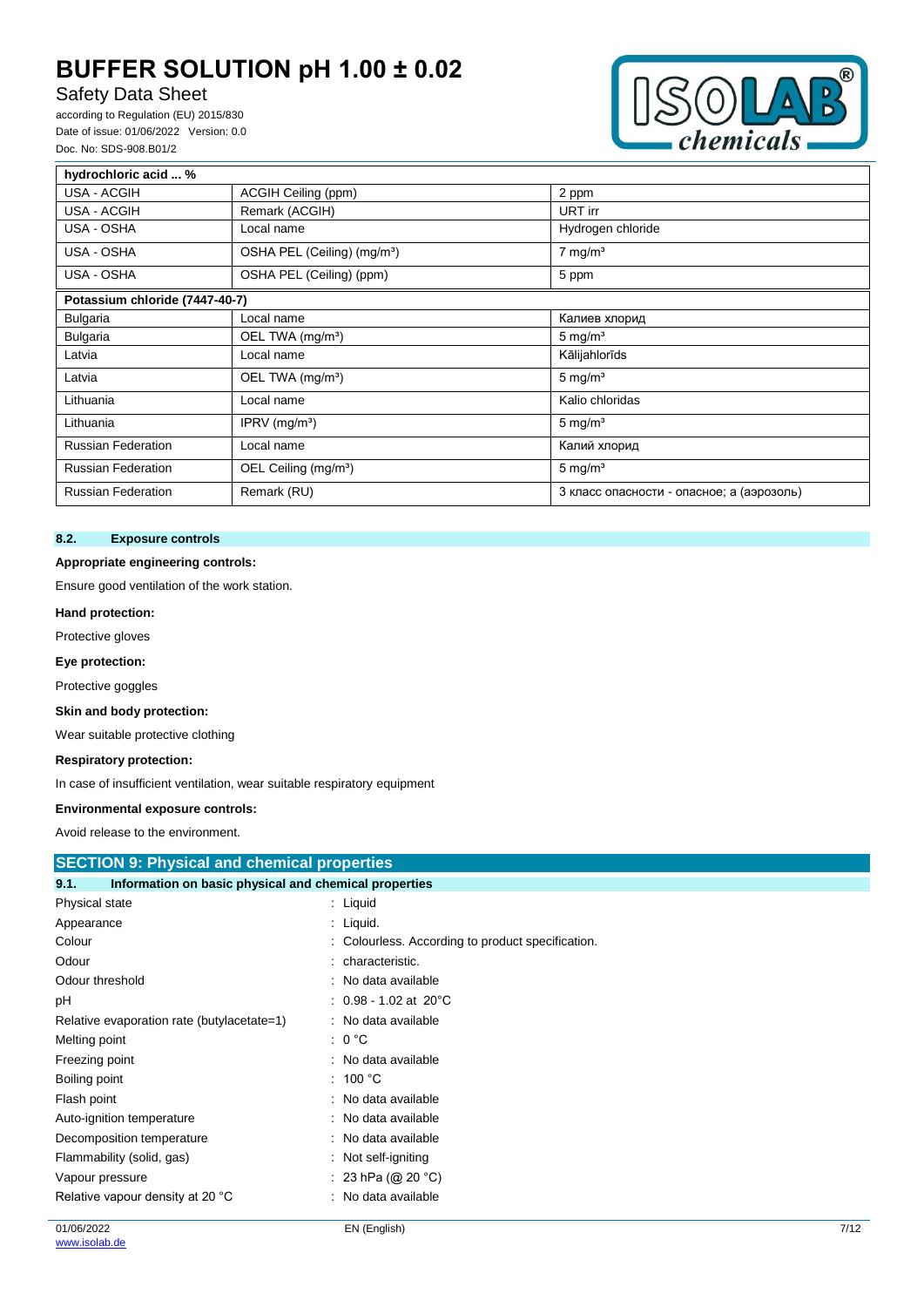## Safety Data Sheet

according to Regulation (EU) 2015/830 Date of issue: 01/06/2022 Version: 0.0 Doc. No: SDS-908.B01/2



| Log Pow                     | : No data available |
|-----------------------------|---------------------|
| Viscosity, kinematic        | : No data available |
| Viscosity, dynamic          | : No data available |
| <b>Explosive properties</b> | : Not explosive.    |
| Oxidising properties        | : No data available |
| Explosive limits            | : No data available |
|                             |                     |

## **9.2. Other information**

## No additional information available

|       | <b>SECTION 10: Stability and reactivity</b>                                        |
|-------|------------------------------------------------------------------------------------|
| 10.1. | <b>Reactivity</b>                                                                  |
|       | The product is non-reactive under normal conditions of use, storage and transport. |
| 10.2. | <b>Chemical stability</b>                                                          |
|       | Stable under normal conditions.                                                    |
| 10.3. | Possibility of hazardous reactions                                                 |
|       | No dangerous reactions known under normal conditions of use.                       |
| 10.4. | <b>Conditions to avoid</b>                                                         |
|       | None under recommended storage and handling conditions (see section 7).            |
| 10.5. | Incompatible materials                                                             |
|       | No additional information available                                                |

### **10.6. Hazardous decomposition products**

Under normal conditions of storage and use, hazardous decomposition products should not be produced.

| <b>SECTION 11: Toxicological information</b>  |                                                     |  |  |  |
|-----------------------------------------------|-----------------------------------------------------|--|--|--|
| Information on toxicological effects<br>11.1. |                                                     |  |  |  |
| Acute toxicity                                | : Not classified                                    |  |  |  |
| Skin corrosion/irritation                     | : Causes severe skin burns and eye damage.<br>pH: 1 |  |  |  |
| Serious eye damage/irritation                 | : Serious eye damage, category 1, implicit<br>pH: 1 |  |  |  |
| Respiratory or skin sensitisation             | : Not classified                                    |  |  |  |
| Germ cell mutagenicity                        | : Not classified                                    |  |  |  |
| Carcinogenicity                               | : Not classified                                    |  |  |  |
| Reproductive toxicity                         | : Not classified                                    |  |  |  |
| STOT-single exposure                          | : Not classified                                    |  |  |  |
| STOT-repeated exposure                        | : Not classified                                    |  |  |  |
| Aspiration hazard                             | : Not classified                                    |  |  |  |

| <b>SECTION 12: Ecological information</b> |                                                                                                           |
|-------------------------------------------|-----------------------------------------------------------------------------------------------------------|
| 12.1.<br><b>Toxicity</b>                  |                                                                                                           |
| Ecology - general                         | : Before neutralisation, the product may represent a danger to aquatic organisms.                         |
| hydrochloric acid  %                      |                                                                                                           |
| LC50 fish 1                               | 282 mg/l (LC50; 96 h; Gambusia affinis)                                                                   |
| EC50 Daphnia 1                            | < 56 mg/l (EC50; 72 h; Daphnia magna)                                                                     |
| Potassium chloride (7447-40-7)            |                                                                                                           |
| LC50 fish 2                               | 2010 mg/l (LC50; 96 h; Lepomis macrochirus)                                                               |
| EC50 Daphnia 2                            | 660 mg/l (EC50; EPA 600/4-90/027; 48 h; Daphnia magna; Static system; Fresh water;<br>Experimental value) |

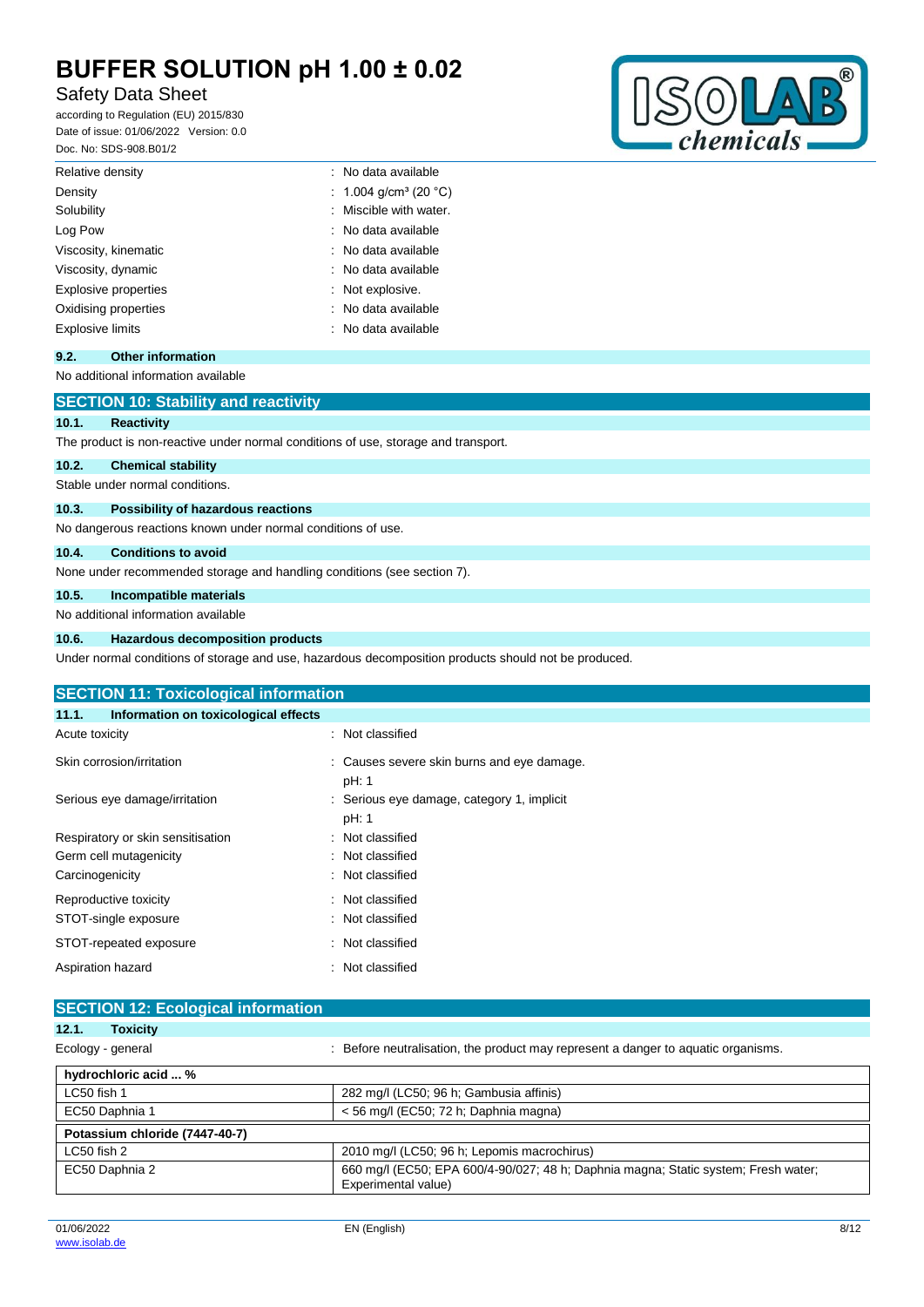## Safety Data Sheet

according to Regulation (EU) 2015/830 Date of issue: 01/06/2022 Version: 0.0 Doc. No: SDS-908.B01/2



| Potassium chloride (7447-40-7) |                                                                                                                                              |  |
|--------------------------------|----------------------------------------------------------------------------------------------------------------------------------------------|--|
| Threshold limit algae 2        | > 100 mg/l (ErC50; OECD 201: Alga, Growth Inhibition Test; 72 h; Desmodesmus<br>subspicatus; Static system; Fresh water; Experimental value) |  |

### **12.2. Persistence and degradability**

| hydrochloric acid  %                     |                                                                                          |
|------------------------------------------|------------------------------------------------------------------------------------------|
| Persistence and degradability            | Biodegradability: not applicable. No (test)data on mobility of the components available. |
| Biochemical oxygen demand (BOD)          | Not applicable                                                                           |
| Chemical oxygen demand (COD)             | Not applicable                                                                           |
| <b>ThOD</b>                              | Not applicable                                                                           |
| Potassium chloride (7447-40-7)           |                                                                                          |
| Persistence and degradability            | Biodegradability: not applicable. No (test) data on mobility of the substance available. |
| <b>ThOD</b>                              | Not applicable (inorganic)                                                               |
| 12.3<br><b>Bioaccumulative potential</b> |                                                                                          |

#### **12.3. Bioaccumulative potential**

| hydrochloric acid  %             |                                                    |  |
|----------------------------------|----------------------------------------------------|--|
| Log Pow                          | 0.25 (QSAR)                                        |  |
| Bioaccumulative potential        | Low potential for bioaccumulation (Log Kow $<$ 4). |  |
| Potassium chloride (7447-40-7)   |                                                    |  |
| Log Pow                          | -0.46 (Estimated value)                            |  |
| Bioaccumulative potential        | Low potential for bioaccumulation (Log Kow $<$ 4). |  |
| 12.4.<br><b>Mobility in soil</b> |                                                    |  |
| hydrochloric acid  %             |                                                    |  |
|                                  |                                                    |  |

| Ecology - soil                                     |  |  | May be harmful to plant growth, blooming and fruit formation. |
|----------------------------------------------------|--|--|---------------------------------------------------------------|
| <b>Results of PBT and vPvB assessment</b><br>12.5. |  |  |                                                               |

No additional information available

## **12.6. Other adverse effects**

No additional information available

### **SECTION 13: Disposal considerations**

## **13.1. Waste treatment methods**

Waste treatment methods : Dispose of contents/container in accordance with licensed collector's sorting instructions.

## **SECTION 14: Transport information**

| In accordance with ADR / RID / IMDG / IATA / ADN                        |                                                                 |                                                            |                                                                 |                                                                 |
|-------------------------------------------------------------------------|-----------------------------------------------------------------|------------------------------------------------------------|-----------------------------------------------------------------|-----------------------------------------------------------------|
| <b>ADR</b>                                                              | <b>IMDG</b>                                                     | <b>IATA</b>                                                | <b>ADN</b>                                                      | <b>RID</b>                                                      |
| 14.1.<br><b>UN number</b>                                               |                                                                 |                                                            |                                                                 |                                                                 |
| 3264                                                                    | 3264                                                            | 3264                                                       | 3264                                                            | 3264                                                            |
| 14.2.<br>UN proper shipping name                                        |                                                                 |                                                            |                                                                 |                                                                 |
| CORROSIVE LIQUID,<br>ACIDIC, INORGANIC,<br>N.O.S.                       | <b>CORROSIVE LIQUID.</b><br>ACIDIC, INORGANIC,<br>N.O.S.        | Corrosive liquid, acidic,<br>inorganic, n.o.s.             | CORROSIVE LIQUID.<br>ACIDIC, INORGANIC,<br>N.O.S.               | <b>CORROSIVE LIQUID.</b><br>ACIDIC, INORGANIC,<br>N.O.S.        |
| <b>Transport document description</b>                                   |                                                                 |                                                            |                                                                 |                                                                 |
| UN 3264 CORROSIVE<br>LIQUID, ACIDIC,<br>INORGANIC, N.O.S., 8, I,<br>(E) | UN 3264 CORROSIVE<br>LIQUID, ACIDIC,<br>INORGANIC, N.O.S., 8, I | UN 3264 Corrosive liquid,<br>acidic, inorganic, n.o.s., 8, | UN 3264 CORROSIVE<br>LIQUID, ACIDIC,<br>INORGANIC, N.O.S., 8, I | UN 3264 CORROSIVE<br>LIQUID, ACIDIC,<br>INORGANIC, N.O.S., 8, I |
| 14.3.<br><b>Transport hazard class(es)</b>                              |                                                                 |                                                            |                                                                 |                                                                 |
| 8                                                                       | 8                                                               | 8                                                          | 8                                                               | 8                                                               |
|                                                                         |                                                                 |                                                            |                                                                 |                                                                 |
| <b>Packing group</b><br>14.4.                                           |                                                                 |                                                            |                                                                 |                                                                 |
|                                                                         |                                                                 |                                                            |                                                                 |                                                                 |
|                                                                         |                                                                 |                                                            |                                                                 |                                                                 |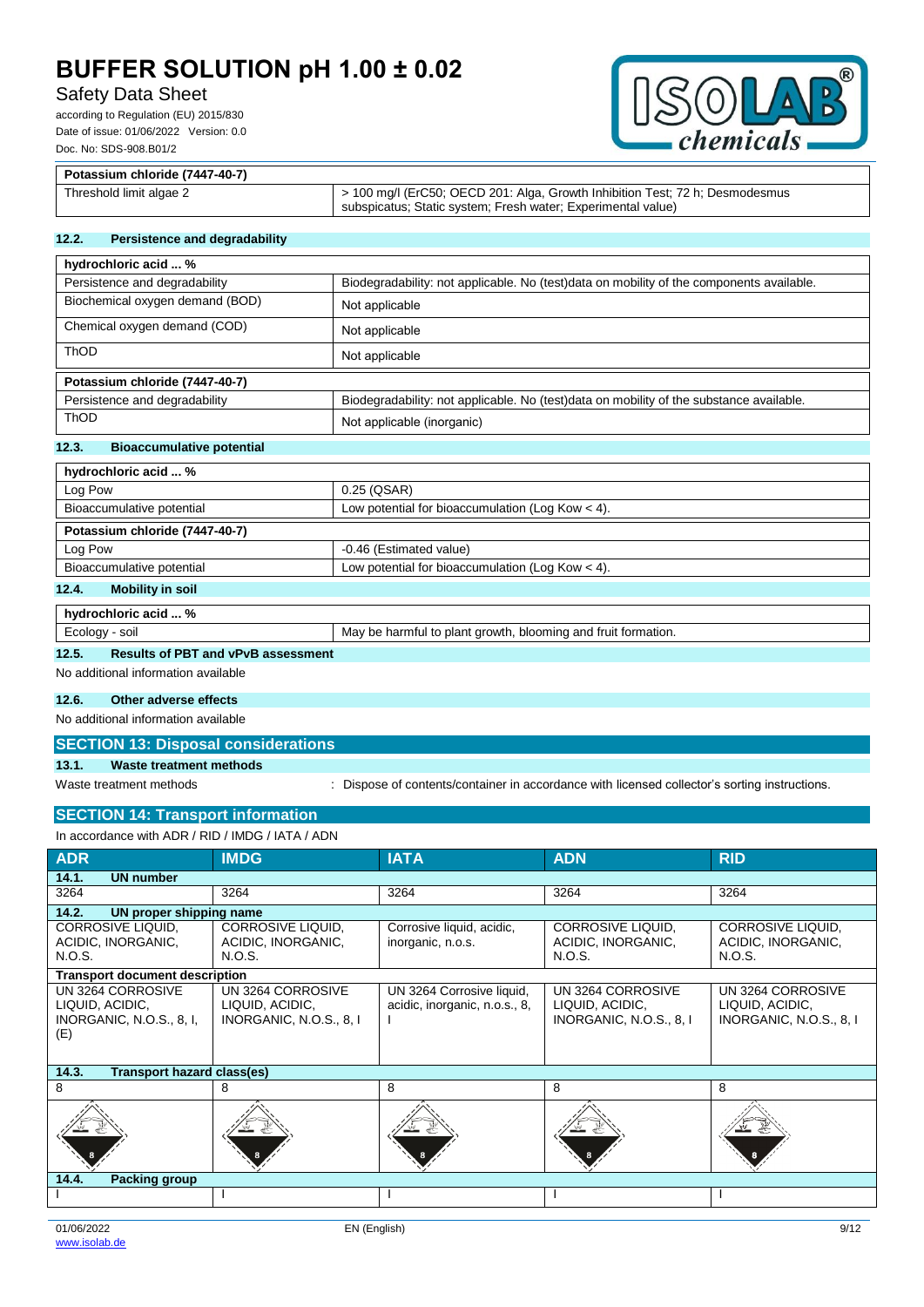## Safety Data Sheet

according to Regulation (EU) 2015/830 Date of issue: 01/06/2022 Version: 0.0 Doc. No: SDS-908.B01/2



| <b>ADR</b>                             | <b>IMDG</b>                                                   | <b>IATA</b>                           | <b>ADN</b>                            | <b>RID</b>                            |
|----------------------------------------|---------------------------------------------------------------|---------------------------------------|---------------------------------------|---------------------------------------|
| 14.5.<br><b>Environmental hazards</b>  |                                                               |                                       |                                       |                                       |
| Dangerous for the<br>environment : No  | Dangerous for the<br>environment : No<br>Marine pollutant: No | Dangerous for the<br>environment : No | Dangerous for the<br>environment : No | Dangerous for the<br>environment : No |
| No supplementary information available |                                                               |                                       |                                       |                                       |

## **14.6. Special precautions for user**

| - Overland transport                                         |                                                    |
|--------------------------------------------------------------|----------------------------------------------------|
| Classification code (ADR)                                    | C <sub>1</sub><br>t.                               |
| Special provisions (ADR)                                     | : 274                                              |
| Limited quantities (ADR)                                     | $\therefore$ 0                                     |
| Excepted quantities (ADR)                                    | $\mathsf{E}$ EQ                                    |
| Packing instructions (ADR)                                   | : P <sub>001</sub>                                 |
| Mixed packing provisions (ADR)                               | : MP8, MP17                                        |
| Portable tank and bulk container instructions<br>(ADR)       | $:$ T <sub>14</sub>                                |
| Portable tank and bulk container special<br>provisions (ADR) | $:$ TP2, TP27                                      |
| Tank code (ADR)                                              | : L10BH                                            |
| Vehicle for tank carriage                                    | : AT                                               |
| Transport category (ADR)                                     | : 1                                                |
| Special provisions for carriage - Operation<br>(ADR)         | : S20                                              |
| Hazard identification number (Kemler No.)                    | ÷<br>88                                            |
| Orange plates                                                | $\ddot{\cdot}$<br>88<br>3264                       |
| Tunnel restriction code (ADR)                                | : E                                                |
| EAC code                                                     | : 2X                                               |
| APP code                                                     | $\therefore$ B                                     |
| - Transport by sea                                           |                                                    |
| Special provisions (IMDG)                                    | : 274                                              |
| Limited quantities (IMDG)                                    | $\therefore$ 0                                     |
| Excepted quantities (IMDG)                                   | $\mathsf{E}$ EQ                                    |
| Packing instructions (IMDG)                                  | : P001                                             |
| Tank instructions (IMDG)                                     | $:$ T <sub>14</sub>                                |
| Tank special provisions (IMDG)                               | : TP2, TP27                                        |
| EmS-No. (Fire)                                               | $F-A$                                              |
| EmS-No. (Spillage)                                           | $: S-B$                                            |
| Stowage category (IMDG)                                      | : B                                                |
| Stowage and handling (IMDG)                                  | $:$ SW2                                            |
| Properties and observations (IMDG)                           | : Causes burns to skin, eyes and mucous membranes. |
| MFAG-No                                                      | : 154                                              |
| - Air transport                                              |                                                    |
| PCA Excepted quantities (IATA)                               | $\mathsf{E} \mathsf{D}$                            |
| PCA Limited quantities (IATA)                                | Forbidden                                          |
| PCA limited quantity max net quantity (IATA)                 | : Forbidden                                        |
| PCA packing instructions (IATA)                              | : 850                                              |
| PCA max net quantity (IATA)                                  | : 0.5L                                             |
| CAO packing instructions (IATA)                              | : 854                                              |
| CAO max net quantity (IATA)                                  | : 2.5L                                             |
| Special provisions (IATA)                                    | : A3                                               |
| ERG code (IATA)                                              | : 8L                                               |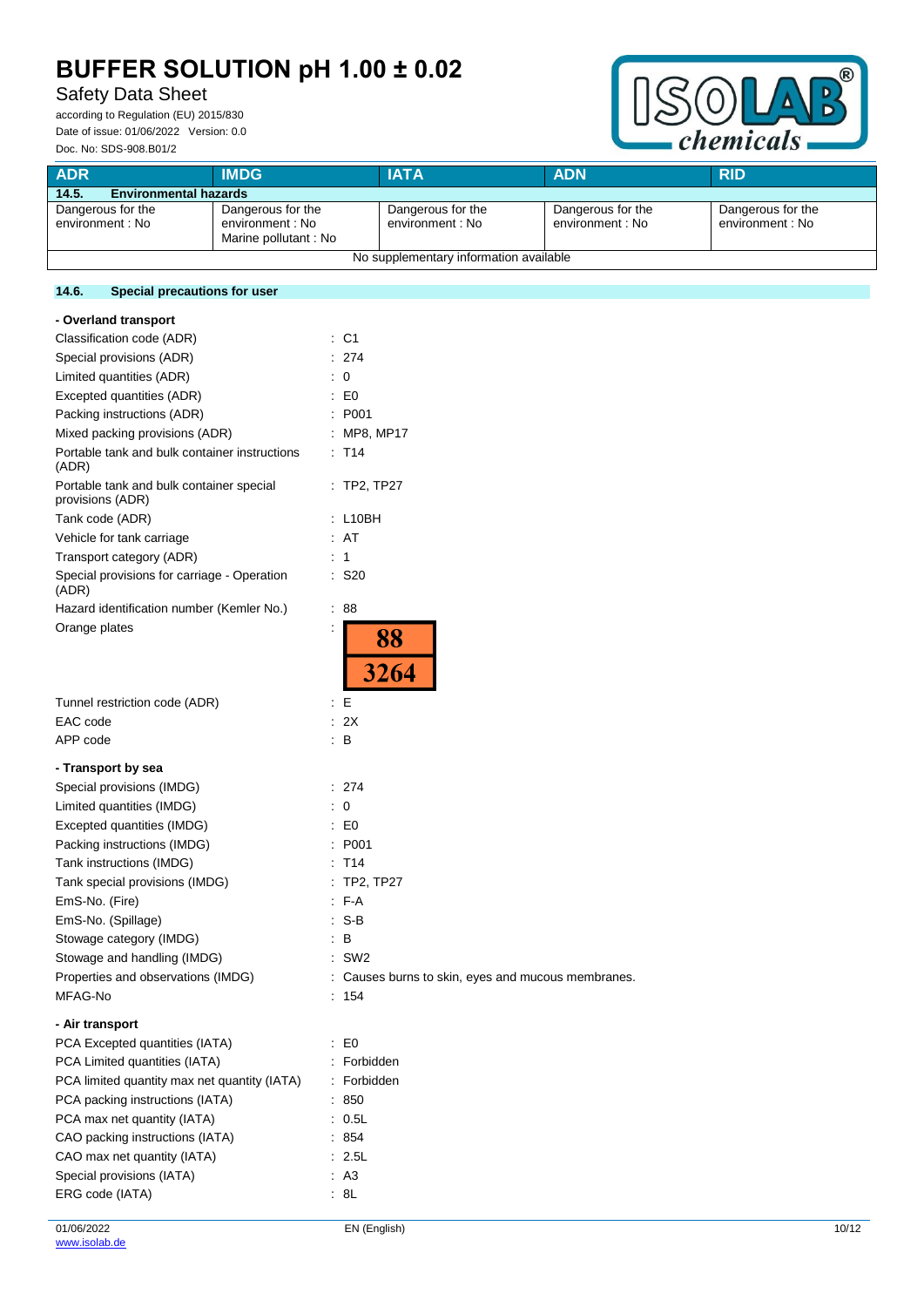## Safety Data Sheet

according to Regulation (EU) 2015/830 Date of issue: 01/06/2022 Version: 0.0 Doc. No: SDS-908.B01/2



| - Inland waterway transport                                  |    |                   |
|--------------------------------------------------------------|----|-------------------|
| Classification code (ADN)                                    | t  | C1                |
| Special provisions (ADN)                                     |    | : 274             |
| Limited quantities (ADN)                                     | t. | $\Omega$          |
| Excepted quantities (ADN)                                    |    | $E_0$             |
| Carriage permitted (ADN)                                     |    | : T               |
| Equipment required (ADN)                                     |    | $:$ PP, EP        |
| Number of blue cones/lights (ADN)                            |    | : 0               |
| - Rail transport                                             |    |                   |
| Classification code (RID)                                    |    | : C1              |
| Special provisions (RID)                                     |    | : 274             |
| Limited quantities (RID)                                     | ÷  | 0                 |
| Excepted quantities (RID)                                    |    | : E0              |
| Packing instructions (RID)                                   | ٠  | P001              |
| Mixed packing provisions (RID)                               |    | MP8, MP17         |
| Portable tank and bulk container instructions<br>(RID)       |    | : T14             |
| Portable tank and bulk container special<br>provisions (RID) |    | : TP2, TP27       |
| Tank codes for RID tanks (RID)                               | ÷  | L10BH             |
| Special provisions for RID tanks (RID)                       |    | <b>TU38, TE22</b> |
| Transport category (RID)                                     |    | 1                 |
| Hazard identification number (RID)                           |    | 88                |

## **14.7. Transport in bulk according to Annex II of Marpol and the IBC Code**

Not applicable

## **SECTION 15: Regulatory information**

**15.1. Safety, health and environmental regulations/legislation specific for the substance or mixture**

## **15.1.1. EU-Regulations**

Contains no REACH substances with Annex XVII restrictions Contains no substance on the REACH candidate list Contains no REACH Annex XIV substances

### **15.1.2. National regulations**

### **Germany**

| : Water hazard class (WGK) 1, low hazard to waters (Classification according to VwVwS, Annex<br>4)                                                                                                                                                                                                                                     |
|----------------------------------------------------------------------------------------------------------------------------------------------------------------------------------------------------------------------------------------------------------------------------------------------------------------------------------------|
| : Is not subject of the 12. BlmSchV (Hazardous Incident Ordinance)                                                                                                                                                                                                                                                                     |
|                                                                                                                                                                                                                                                                                                                                        |
| : None of the components are listed                                                                                                                                                                                                                                                                                                    |
| : None of the components are listed                                                                                                                                                                                                                                                                                                    |
| : None of the components are listed                                                                                                                                                                                                                                                                                                    |
| : None of the components are listed                                                                                                                                                                                                                                                                                                    |
| : None of the components are listed                                                                                                                                                                                                                                                                                                    |
|                                                                                                                                                                                                                                                                                                                                        |
| : Young people below the age of 18 years are not allowed to use the product<br>Pregnant/breastfeeding women working with the product must not be in direct contact with the<br>product<br>The requirements from the Danish Working Environment Authorities regarding work with<br>carcinogens must be followed during use and disposal |
|                                                                                                                                                                                                                                                                                                                                        |